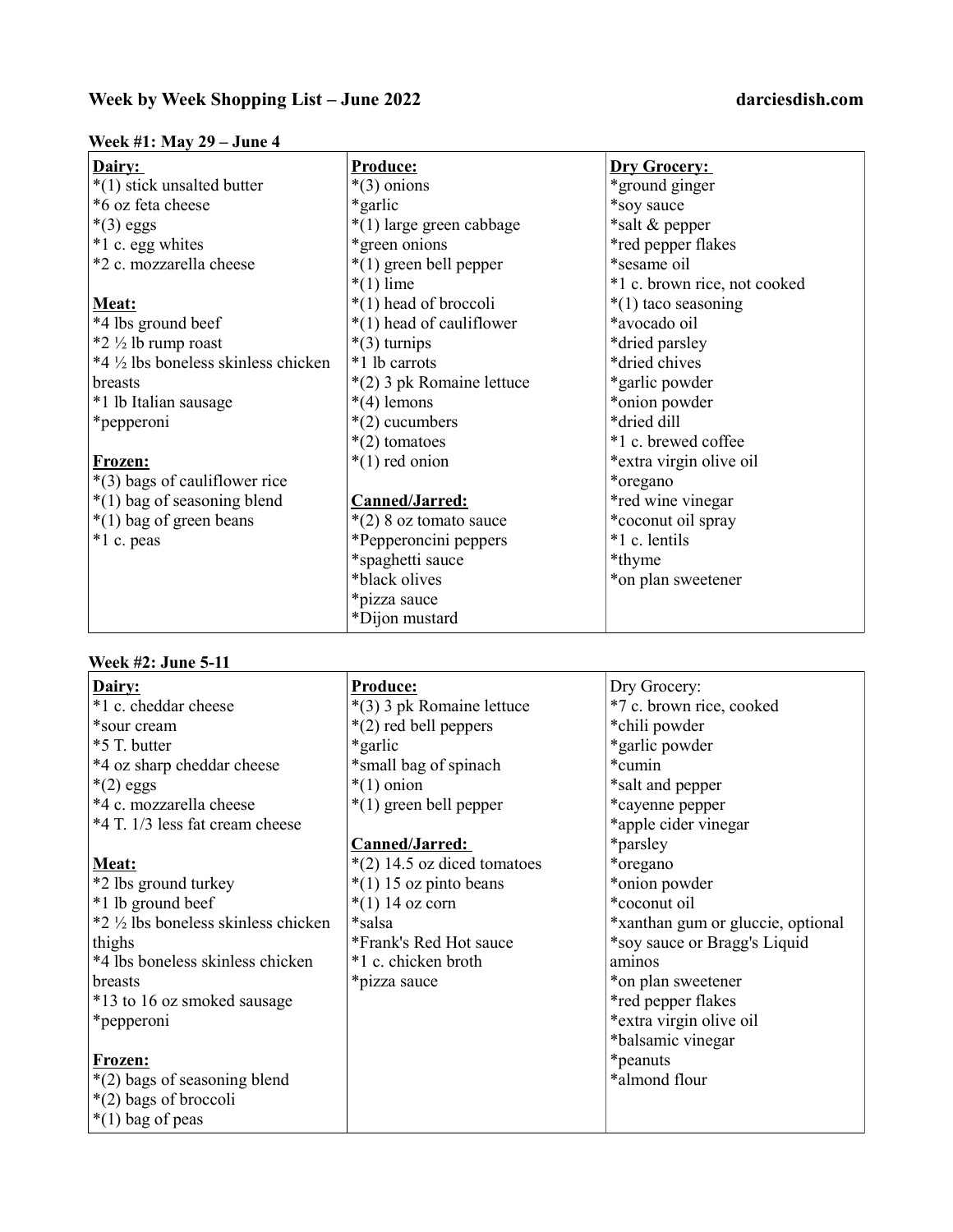# Week by Week Shopping List – June 2022 darciesdish.com

### Week #3: June 12-18

| Dairy:                                   | <b>Produce:</b>               | <b>Dry Grocery:</b>          |
|------------------------------------------|-------------------------------|------------------------------|
| *8 oz 1/3 less fat cream cheese          | *(3) 3pk Romaine lettuce      | *Ranch dressing (for salad)  |
| $*1\frac{1}{2}$ c. 0% Plain Greek yogurt | *(2) green bell peppers       | *1 c. brown rice, not cooked |
| *5 T. butter                             | $*(4)$ onions                 | *dried parsley               |
| *2 c. cheddar cheese                     | *garlic*                      | *onion powder                |
| $*(2)$ eggs                              | $*(1)$ lime                   | *garlic powder               |
| *4 c. mozzarella cheese                  | *(1) medium green cabbage     | *salt & pepper               |
|                                          | $*(3)$ tomatoes               | *on plan sweetener           |
| Meat:                                    |                               | *red pepper flakes           |
| *6 lbs ground beef                       | Canned/Jarred:                | *coconut oil                 |
| $\ast$ (8) slices of bacon               | *spaghetti sauce              | *paprika                     |
| $*2\frac{1}{2}$ lbs chicken tenders      | $*(1)$ 14 oz corn             | *Worcestershire sauce        |
| *pepperoni                               | $*(3)$ 8 oz tomato sauce      | *cayenne pepper              |
| *4 lbs chicken drumsticks                | $*2/3$ c. beef broth          | *sesame seeds                |
|                                          | $*(2)$ 14.5 oz diced tomatoes | *hot sauce                   |
| Frozen:                                  | *dill pickles or relish       | *almond flour                |
| $*(1)$ bag of cauliflower rice           | *mayo                         | *cumin                       |
| $*2/3$ c. okra                           | *ketchup                      | *chili powder                |
| $*(2)$ bags of broccoli                  | *pizza sauce                  | *taco seasoning              |

# Week #4: June 19-25

| Dairy:                             | Produce:                         | Dry Grocery:                 |
|------------------------------------|----------------------------------|------------------------------|
| *8 oz 1/3 less fat cream cheese    | *(2) 3 pk Romaine lettuce        | *Ranch dressing (for salad)  |
| *5 c. mozzarella cheese            | $*(2)$ green bell peppers        | *1 c. brown rice, not cooked |
| *3 T. butter                       | $*(2)$ onions                    | *taco seasoning              |
| *1/2 c. 0% Plain Greek yogurt      | *garlic                          | *avocado or olive oil        |
| $*(2)$ eggs                        | $*(1)$ lime                      | *salt & pepper               |
|                                    | *(1) large head of green cabbage | *paprika                     |
| Meat:                              | *(1) pint cherry tomatoes        | *red pepper flakes           |
| *2 lbs ground beef                 | *1 lb carrots                    | *onion powder                |
| *(6) boneless skinless chicken     | $*(1)$ small red onion           | *garlic powder               |
| thighs                             | $*(1)$ lemon                     | *chili powder                |
| $*1 \frac{1}{2}$ lb smoked sausage |                                  | *cumin                       |
| *2 lbs ground turkey               | Canned/Jarred:                   | *dried parsley               |
| *pepperoni                         | *spaghetti sauce                 | *almond flour                |
| *1 ½ lbs boneless skinless chicken | $*(2)$ 8 oz tomato sauce         | *1 c. lentils                |
| breasts                            | $*(2)$ 14 oz corn                | *thyme                       |
|                                    | *1 c. chicken stock              | *on plan sweetener           |
| Frozen:                            | $*(4)$ 15 oz green beans         |                              |
| *(2) bags of cauliflower rice      | $*(2)$ 15 oz pinto beans         |                              |
| $*(1)$ bag of broccoli             | $*(1)$ 15 oz black beans         |                              |
| *1 c. peas                         | *pizza sauce                     |                              |
|                                    | *Dijon mustard                   |                              |